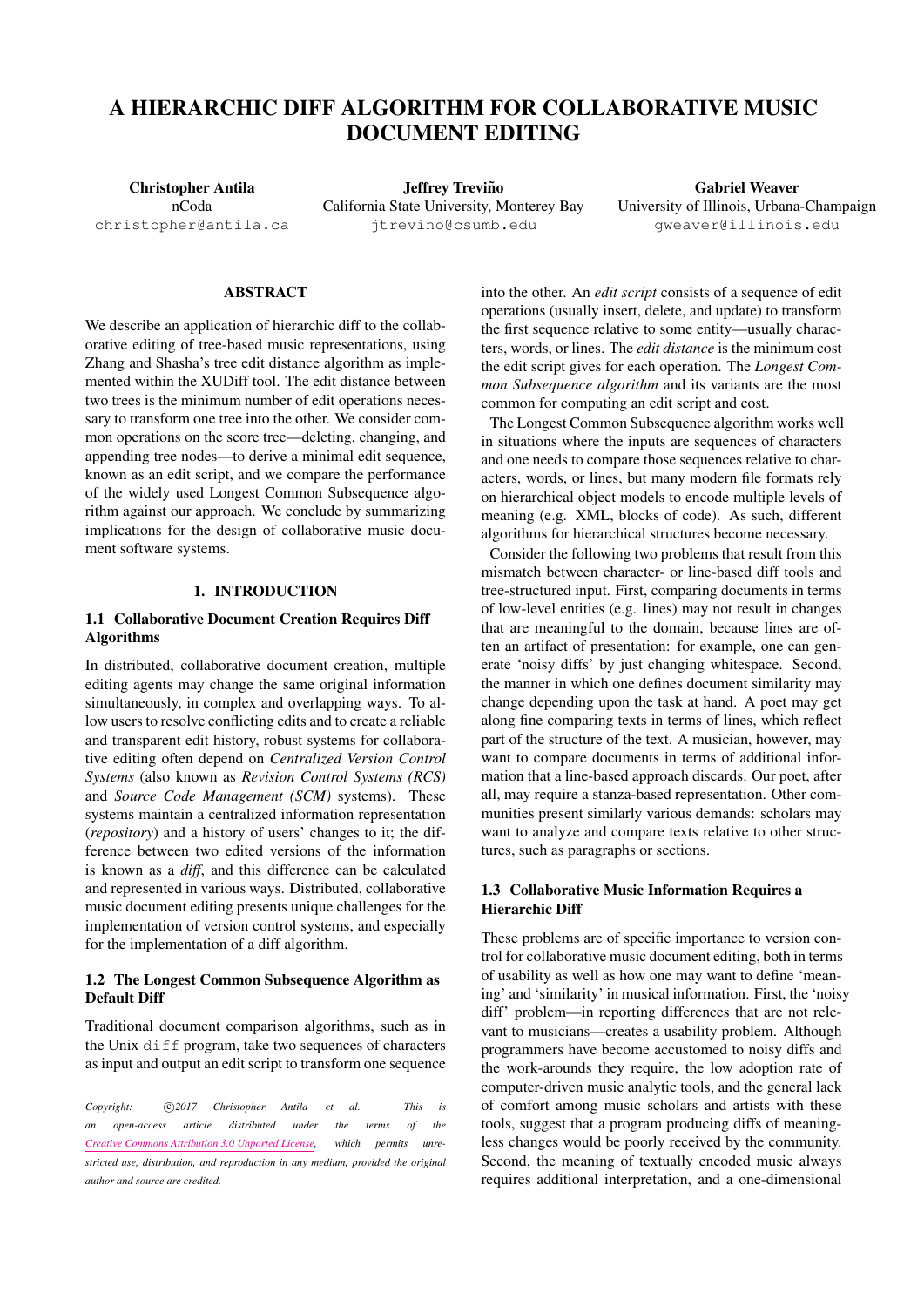sequence of characters (the data structure for which LCS diff was designed) will not allow musicians to compare two different interpretations of the same musical information.

Instead, musicians need the ability to compare musical information in the presence of its logical organization, which must be expressed hierarchically. Therefore, musicians need the ability to compare two versions of a hierarchical structure. Musicians may also want to compare two versions of a score at different levels of abstraction, as represented by these hierarchical structures, or restrict comparison to entities with certain properties: for example, a musician may want to compare two versions of a score in terms of pitch class alone, or of higher-level features like phrase structure. Moreover, a musician may want to filter a score to compare two versions of only a single instrument's staff, or other musical abstractions. For any of this to be possible, diff algorithms must compare edits to treebased document elements, rather than to document lines or characters.

## 1.4 Relevant Precedents in the Music and Computer Science Literatures

From the perspective of computer science, our proposed approach leverages previous work from other domains in both industry and in academia. Within industry, there are proprietary, hierarchy-aware difference engines that compare source code in a variety of edit operations, such as the SmartDifferencer by Semantic Designs [\[1\]](#page-3-0). Within academia, the tree diffing problem has been long studied by theoretical computer science [\[2\]](#page-3-1). Researchers such as Chawathe et al. and Cobena et al. have studied alternative algorithms, such as subtree hashing, and even the use of IDs to align subtrees before similarity computation [\[3,](#page-3-2) [4\]](#page-3-3). We employ the Zhang and Shasha tree difference algorithm to solve the edit distance between trees [\[5,](#page-3-4) [6\]](#page-3-5).

While this topic has been approached rigorously in the computer science literature, few relevant precedents exist in the music literature. Almost all software systems for music document creation assume a single user, and collaborative music document creation exists largely as an experimental pursuit. Precedents fall largely into the category of systems for experimental music and interdisciplinary artistic collaboration. Within these experimental systems, version control for distributed workflows has been addressed only implicitly. For example, although Wüst and Jordá track versions in a recursively nested, tree-based structure, in which each successive edit becomes a child node of the version edited, they do not describe algorithms or interfaces for calculating edit distances on this version tree [\[7\]](#page-3-6). Likewise, other systems describe distributed collaboration interfaces without addressing the interaction of data representation and version comparison [\[8,](#page-3-7) [9\]](#page-3-8).

# 2. APPLYING THE ZHANG AND SHASHA ALGORITHM

#### 2.1 The Zhang and Shasha Algorithm

Our initial approach uses Zhang and Shasha's tree edit distance algorithm, as implemented within the XUDiff tool [\[10\]](#page-3-9). The edit distance between two trees is the minimum number of edit operations necessary to transform one tree into another. The edit operations we consider include deleting, changing, and appending tree nodes. As before, a sequence of edit operations between two trees is called an *edit script* and the total number of edits the *edit distance*.

There are several benefits to the Zhang and Shasha tree edit difference algorithm. First, the algorithm produces a tree edit distance that can function flexibly as a metric (assuming the cost function is also a metric). For example, collaborators can use distance metrics to explore the similarity of an entire corpus of musical scores—rather than just two scores—because the metric's notion of distance aligns with our intuition about distance in the physical world. This distance metaphor allows designers to leverage existing musical research in topological feature similarity metrics, which expands the algorithm's utility beyond the notion of hierarchic diff, into new applications such as automated recommendations based on similarity measures [\[11,](#page-3-10) [12,](#page-3-11) [13\]](#page-3-12). Second, the algorithm is relatively simple and lends itself to a straightforward implementation that can be maintained by an open-source community. The intent of the open-source community is to support an extensible framework for hierarchical comparison of a wide variety of document types across a number of domains. In the future, other algorithms, such as those mentioned above, may be implemented to understand more about the effect of different tree-edit distance algorithms on similarity results.

<span id="page-1-0"></span>

Figure 1. An edit that switches the first and second voices in a staff. Stem direction is the only visual difference, but the underlying representation changes substantially.

## 2.2 A Comparative Example

Consider the case of a simple edit: exchanging a staff's two voices. That is, as shown in Figure [1,](#page-1-0) the upward-facing stems of voice one become the downward-facing stems of voice two, and vice versa.

While Common Western Notation displays only a change of stem direction, a tree-based, hierarchic representation of this musical information must alter both the labeling and succession of elements. In the MEI XML representation of a music document, the voice-switch example may be encoded in the following way: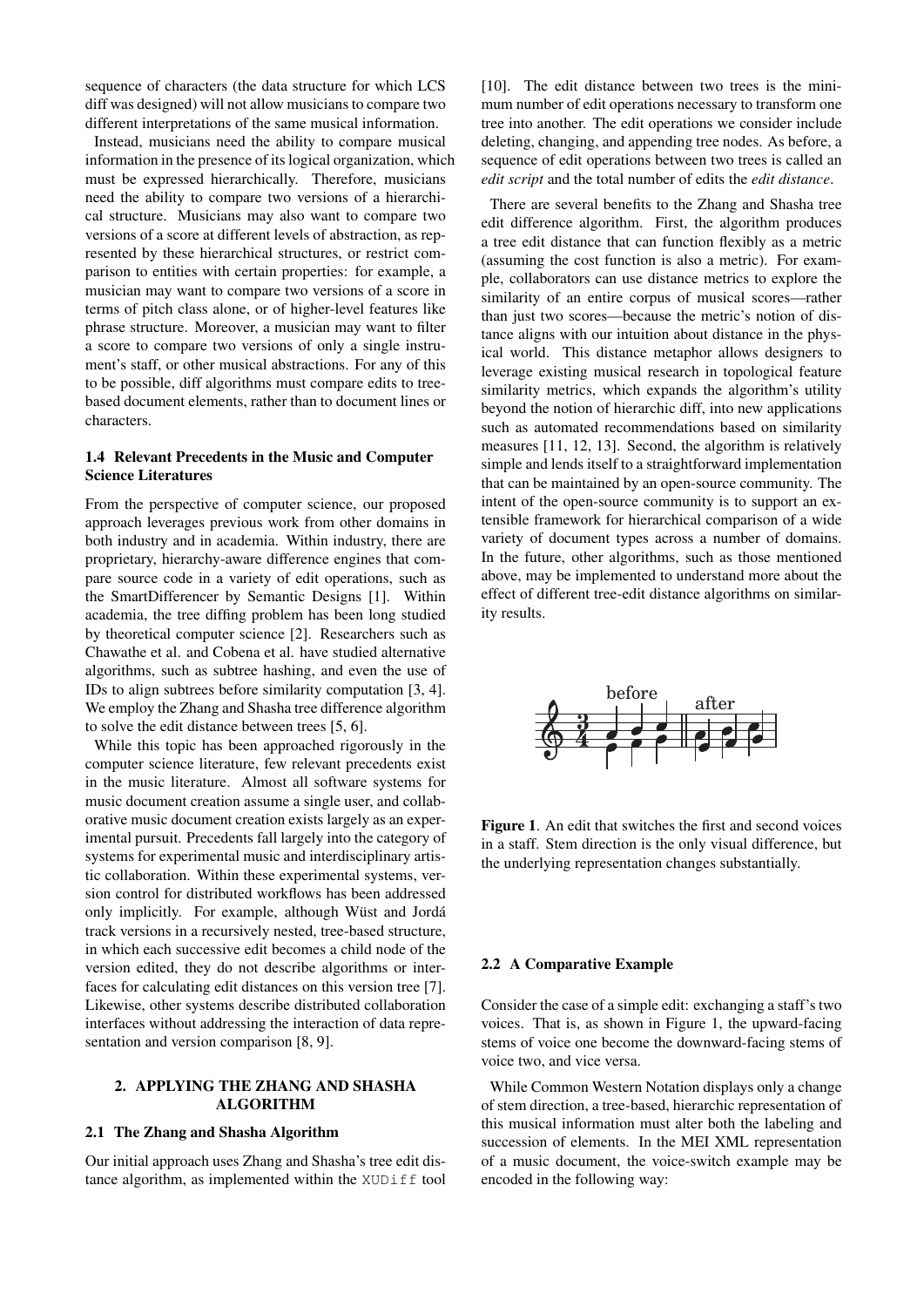```
<staff n="1">
   <layer n="1">
        <note pname="a"/>
        <note pname="b"/>
        <note pname="c"/>
    </layer>
    <layer n="2">
        <note pname="e"/>
        <note pname="f"/>
        <note pname="g"/>
    </layer>
</staff>
```
After the voice swap, the encoding becomes:

```
<staff n="1">
    <layer n="1">
        <note pname="e"/>
        <note pname="f"/>
        <note pname="g"/>
    </layer>
    <layer n="2">
        \langlenote pname="a"/>
        <note pname="b"/>
        <note pname="c"/>
    </layer>
\langle/staff>
```
## 2.3 Diff Computation Performance Comparison

This example, although basic, motivates the need to to compare representations of music in terms of hierarchical structure, rather than lines or characters. Figure [2](#page-2-0) illustrates an edit script that maps one version of the above MEI-encoded score to another in terms of lines (LCS algorithm). The line-based approach successfully captures the need to exchange the notes between layers; however, the algorithm adds additional noise, because diff compares the MEI rather than the hierarchical structure encoded by the MEI. As a result, the total edit distance is 10. If practitioners are interested in understanding change relative to the hierarchical object model of MEI, they will need to sift through the noisy changes produced by a line-based comparison. As mentioned earlier, this may be problematic for widespread adoption within the music community.

In contrast, Figure [3](#page-3-13) illustrates an edit script that maps one version of the above MEI-encoded score to another in terms of MEI's hierarchical object model (Zhang and Shasha algorithm). As with the LCS algorithm, the treebased approach successfully captures the need to exchange the notes between layers; however, unlike the LCS algorithm, the edit distance between individual subtrees has also been summarized. This can be helpful for interpretation, as subtrees closer to the root represent higher-level constructs within MEI, and practitioners can interpret the comparison of the music at multiple levels of abstraction, ranging from low-level notes (six notes, each with an edit cost of 1) to higher-level layers (two layers, each with an edit cost of 3) and staves (one staff, with an

<span id="page-2-0"></span>

| $<$ staff n="1" $>$     |                    | <staff n="1"></staff>   |
|-------------------------|--------------------|-------------------------|
| <layer n="1"></layer>   |                    | <layer n="1"></layer>   |
| <note pname="a"></note> | $-$ delete, 1 $-$  |                         |
| <note pname="b"></note> | delete, $1-$       |                         |
| <note pname="c"></note> | delete, 1-         |                         |
|                         | delete, $1-$       |                         |
| <layer n="2"></layer>   | delete, 1          |                         |
| <note pname="e"></note> |                    | <note pname="e"></note> |
| <note pname="f"></note> |                    | <note pname="f"></note> |
| <note pname="g"></note> |                    | <note pname="g"></note> |
| $\langle$ layer $>$     |                    | $\alpha$ layer          |
|                         | -insert, $1 - -$   | <layer n="2"></layer>   |
|                         | -insert, $1 - -$   | <note pname="a"></note> |
|                         | -insert, $1 - -$   | <note pname="b"></note> |
|                         | -insert, $1 - -$   | <note pname="c"></note> |
|                         | -insert, $1 = -$ . | $\alpha$ layer          |
| $\lt$ /staff $>$        |                    | $<$ /staff $>$          |

**Figure 2.** The figure above illustrates the output of  $diff$ applied to MEI. A total edit distance of 10 results from updating the notes in layer 1 and layer 2 (cost of 6), as well as updating layer tags (cost of 4). Nearly half of the edit distance is 'noise' from deleting lines with layer tags, an artifact of comparing versions in terms of lines instead of MEI elements.

edit cost of 6). Most notably, the tree-based element-byelement comparison reduces the edit distance to almost half of that of the LCS algorithm: the edit distance has been reduced to 6, from LCS's 10, most of which was noise from deleting lines with 'layer' tags (an artifact of line-based comparison).

### 3. CONCLUSIONS

The recently emerged potentials of online, collaborative music applications illustrate several ways that a robust, hierarchic diff algorithm for music can enable newly collaborative musicology, composition, and music education through document utilities [\[14,](#page-3-14) [15,](#page-3-15) [16,](#page-3-16) [17\]](#page-3-17). Yet the commercial presentation of widely used digital engraving tools still conflates the act of sharing with the act of collaboration, although these remain distinct from each other. As a recent advertisement for the Sibelius engraving program exhorts, 'Collaborate more easily with others and distribute your compositions for the world to hear. Share scores through email, upload and publish them as sheet music on ScoreExchange.com, and even share your composition as a video or audio file on YouTube, Facebook, and SoundCloud' [\[18\]](#page-3-18). While file exchange between music authors remains crucial for musical creativity and collaboration beyond notation, it is time for engraving software to embrace the potentials of genuinely collaborative music document editing interfaces. But distributed music document collaboration requires robust, intuitive version control algorithms and interfaces, and designers must reassess the task of music representation in light of the need for hierarchic diff. The superior performance of the Zhang